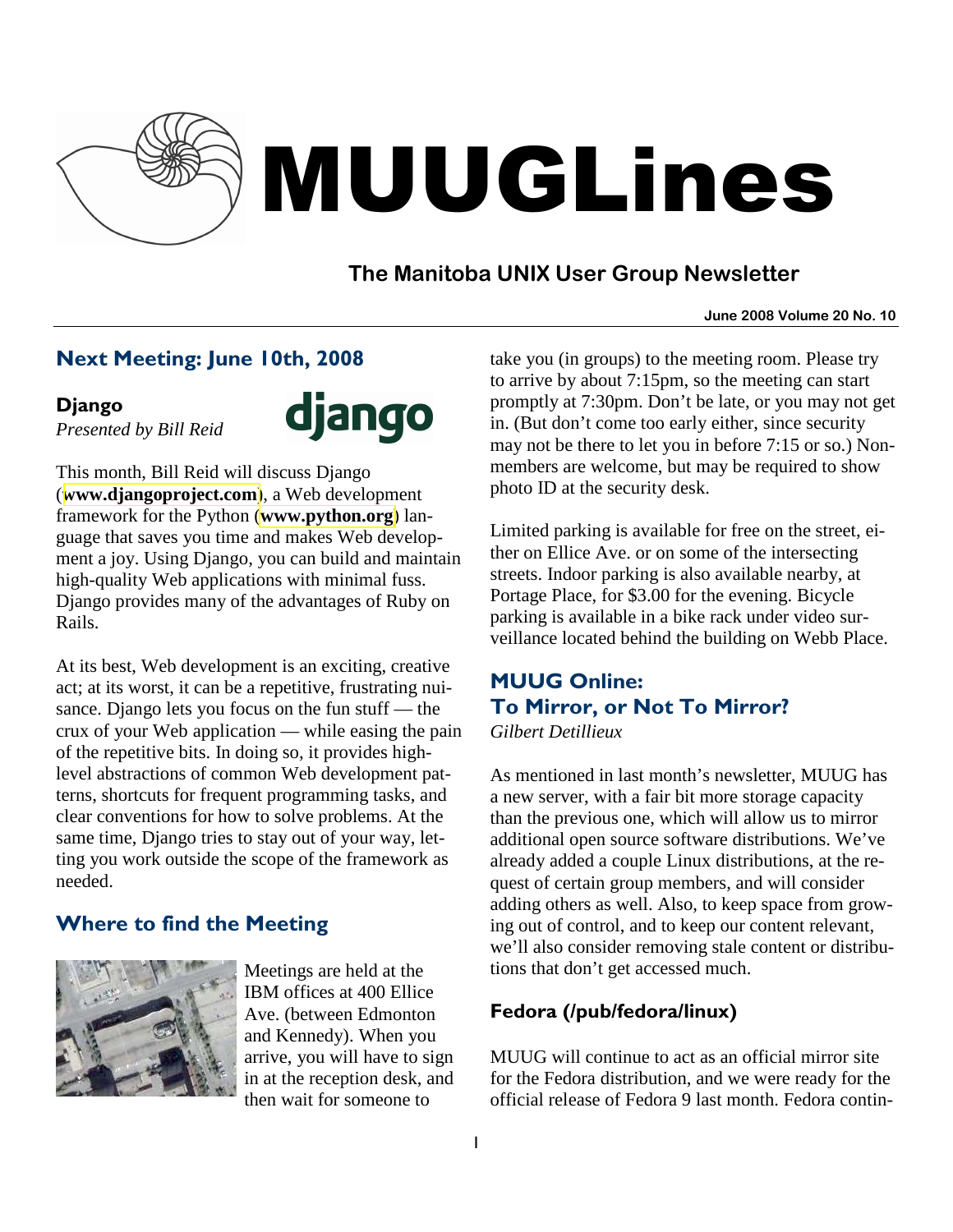ues to be a popular choice with our members, and with the Linux community at large. The Fedora Project's commitment to open source development makes it a cause we're willing to support.

#### CentOS (/pub/centos)

The first new distribution that was added to the new MUUG server was CentOS 5 (currently at the 5.1 release, but with 5.2 on its way). This was a natural, since the new server is running CentOS 5, but also because this seems to be an increasingly popular choice among Red Hat/Fedora devotees, as it it based on the (commercial, but open source) RHEL distribution.

#### Fedora EPEL (/pub/fedora/epel)

The Fedora Project used to divide its distributions into "Core" and "Extras" repositories, with the "Extras" consisting of a bunch of useful add-on packages that were not included in the core distribution. (Starting with Fedora release 7, these were merged into one "Everything" repository.) They then introduced the EPEL (Extra Packages for Enterprise Linux) repository, which can be used with RHEL and similar distros, such as CentOS. We mirror the EPEL packages for releases 4 and 5.

#### Unofficially Mirrored Distros

In addition to the above, which we officially mirror, we've also unofficially started mirroring OpenSUSE 10.3 (**/pub/opensuse**). We've also freshened up our mirroring of Knoppix (**/mirror/knoppix**), and of the GNU software tarballs (**/mirror/mit/gnu**).

#### What Else?

Distinctly lacking right now is any of the Debianstyle distros. We did mirror Debian at one point (though not officially), but stopped doing so for lack of space and demand. If people are interested in that one, we could start mirroring it again. Another possibility would of course be Ubuntu, which is quickly becoming one of the most popular choices. Is there any interest in other systems than Linux? Perhaps

something from the BSD camp? Feel free to let us know what you'd like to see on our server!

#### OpenOffice.org 3 In Beta

The most immediately visible change to OpenOffice.org 3.0 is the new "Start Centre", new freshlooking icons, and a new zoom control in the status bar. A closer look shows that 3.0 has a myriad of new features.

Notable Calc improvements include a new solver component; support for spreadsheet collaboration through workbook sharing; and an increase to 1024 columns per sheet. Writer has an improved notes feature and displays of multiple pages while editing. There are numerous Chart enhancements, and an improved crop feature in Draw and Impress.

Behind the scenes, OpenOffice.org 3.0 will support the upcoming OpenDocument Format (ODF) 1.2 standard, and is capable of opening files created with MS-Office 2007 or MS-Office 2008 for Mac OS X (.docx, .xlsx, .pptx, etc.). This is in addition to read and write support for the MS-Office binary file formats (.doc, .xls, .ppt, etc.).

OpenOffice.org 3.0 will be the first version to run on Mac OS X without X11, with the look and feel of any other Aqua application. It introduces partial VBA support to this platform. In addition, OpenOffice.org 3.0 integrates well with the Mac OS X accessibility APIs, and thus offers better accessibility support than many other Mac OS X applications.

A more detailed guide to the features can be found at **[http://marketing.openoffice.org/3.0/featurelistbeta.](http://marketing.openoffice.org/3.0/featurelistbeta.html) [html](http://marketing.openoffice.org/3.0/featurelistbeta.html)**.

#### OpenBSD 4.3 Released

OpenBSD 4.3 was released on May  $1<sup>st</sup>$ , just slightly too late for a note to that effect to be included in that month's MUUG Lines.

This is the  $23<sup>rd</sup>$  release on CD-ROM (and  $24<sup>th</sup>$  via FTP). The OpenBSD team remains proud of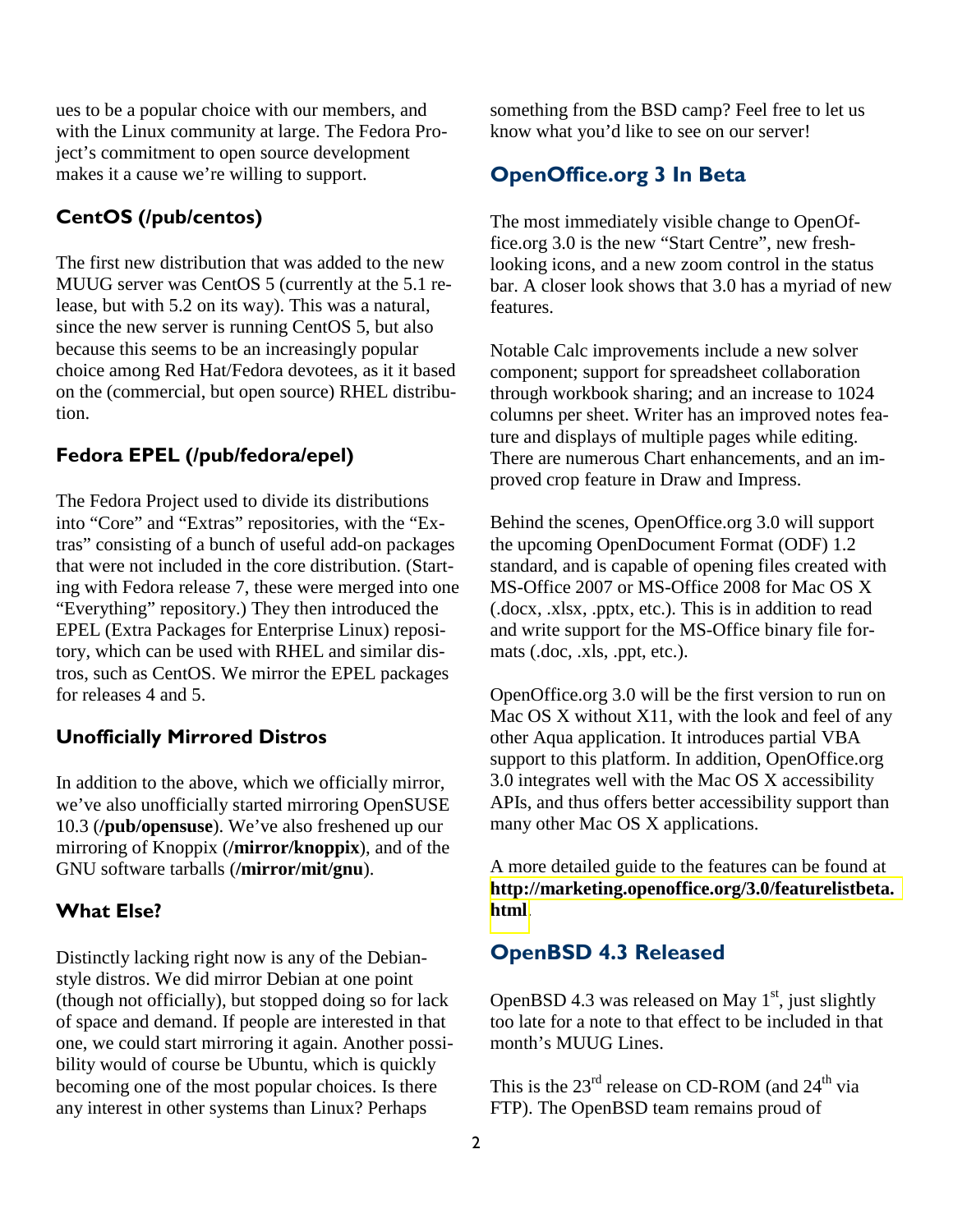OpenBSD's record of more than ten years with only two remote holes in the default install. As in previous releases, 4.3 provides significant improvements, including new features, in nearly all areas of the system.

- New/extended platforms:
	- o OpenBSD/sparc64 SMP support (This should work on all supported systems, with the exception of the Sun Enterprise 10000)
	- o OpenBSD/hppa (K-class servers like the K200 and K410 are supported now)
	- o OpenBSD/mvme88k SMP support on MVME188 and MVME188A systems 88110 processor, and thus MVME197LE/SP/DP boards, are supported now
	- o OpenBSD/sgi Contains many new drivers
- New tools:
	- o snmpd(8), implementing the Simple Network Management Protocol
	- o The snmpctl(8) program controls the SNMP daemon
	- o The pcidump(8) utility displays the device address, vendor, and product name of PCI devices
- New functionality:
	- o The ffs layer is now 64-bit disk block address clean. This means that disks, partitions and filesystems larger than 2TB are now supported, with the exception of statfs(2) and quotas
	- o DMA is now enabled for 1-sector devices such as flash drives, providing significant speed improvement
	- o Sparc and Sparc64 disklabels now provide automatic recognition of ext2fs partitions
	- o Filesystems on USB devices are automatically dismounted if the device is disconnected
- OpenNTPD 4.3:
	- o Handle IP changes of clients more gracefully
- o Log peer and sensor status to syslog if the majority of either is bad, or if a SIGINFO signal is received
- o Allow offsetting of time sensors that have a systematic error

And much, much more. See

**<http://www.openbsd.org/plus43.html>** for the changes between 4.2 and 4.3 (very long!).

### OpenSolaris™ Distribution Released

Meanwhile, the first release of the OpenSolaris™ distribution, 2008.05, took place on May  $5<sup>th</sup>$ . You can get it from **<http://www.opensolaris.com/get/>**.

OpenSolaris 2008.05 is a Live CD, allowing users to experience OpenSolaris immediately, without the need to install it to their systems. When ready, installation is a single click away with a new improved easy-to-use installer. This release also introduces IPS, a new network based package management system, allowing users to install additional software from the network. ZFS is also the default root file-system, allowing unique snapshot and rollback features, especially useful during system upgrade. OpenSolaris 2008.05 has a significantly improved user environment, in particular for those familiar with other Linux distributions.

# Never Mind The Distributions

So you're not a big fan of "distributions", and you've been working your way through Linux From Scratch (**<http://www.linuxfromscratch.org/lfs/index.html>**), and you're wondering what comes next?

There's help available for you (aside from a tight jacket with very long sleeves and a padded room). Visit "Beyond Linux From Scratch"

(**<http://www.linuxfromscratch.org/blfs/index.html>**), a project that continues where the LFS book finishes. It assists users in developing their systems according to their needs by providing a broad range of instructions for installing and configuring various packages on top of a base LFS system.